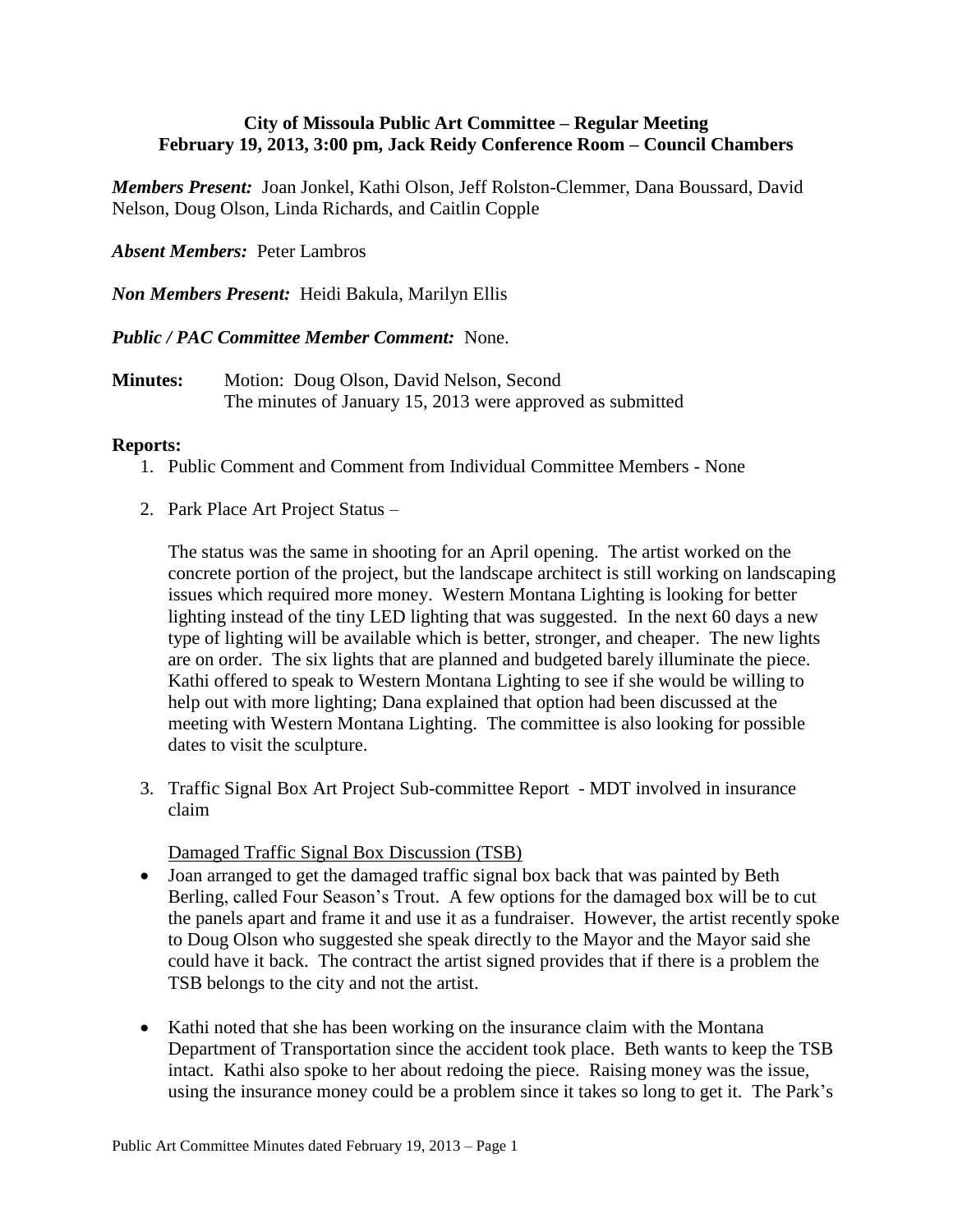Department is open to displaying the box as long as it is safe. There are some metal fabricators willing to help install it.

- Several committee members commented that the box remains a city asset and the regulations on city assets apply; the box is city property according to the contract the artist signed. TSB's also have a different type of contract than other art pieces the committee works with. Because of this the box cannot be given to Beth.
- The committee could look at restoring the damaged TSB and place it in an appropriate spot.
- Doug made a motion to give the TSB box back to Beth to find a place for it. Caitlin seconded the motion. Kathi restated that it was not the committee's place to give the piece away since it is a city asset. Dana said nothing would be done without the artist's approval and it would not be cut up if the artist did not support the idea. Kathi added that the committee had not yet worked with the artist, and Dana said she had made several attempts to communicate with her.
- Caitlin suggested having Beth come to a meeting so she could directly communicate with all of them. Kathi added that she had invited Beth to multiple subcommittee meetings and the meeting being held today. Caitlin added that the committee should make sure the Mayor is aware of this.
- David moved to table the motion, and only Doug opposed it, Caitlin abstained. So the motion carried to table the item.

## 2013 Spring TSB Project Discussion

- Kathi discussed the current year's TSB project. The art call will go out in April and the TSB's will be painted the last week of July. At this point \$6,000 had been raised for the 2013 round.
- 4. Funding Sub-committee Report and Budget Request

Doug is Chair of the subcommittee and Kathi, Joan and Caitlin are on the subcommittee. When Doug and Caitlin met with the Mayor he offered PAC \$100,000 over a period of three years. Doug countered with \$35,000 per year for a period of three years which includes \$15,000 for bricks and mortar. The Mayor agreed but stipulated that PAC had to spend the \$35,000 each year; it could not be rolled over to the next year. The Committee must now decide what it wants to spend the money on.

Doug and Caitlin indicated that PAC should come up with a wish list. Several ideas were mentioned. Doug added that they had through the end of March to firm up the budget.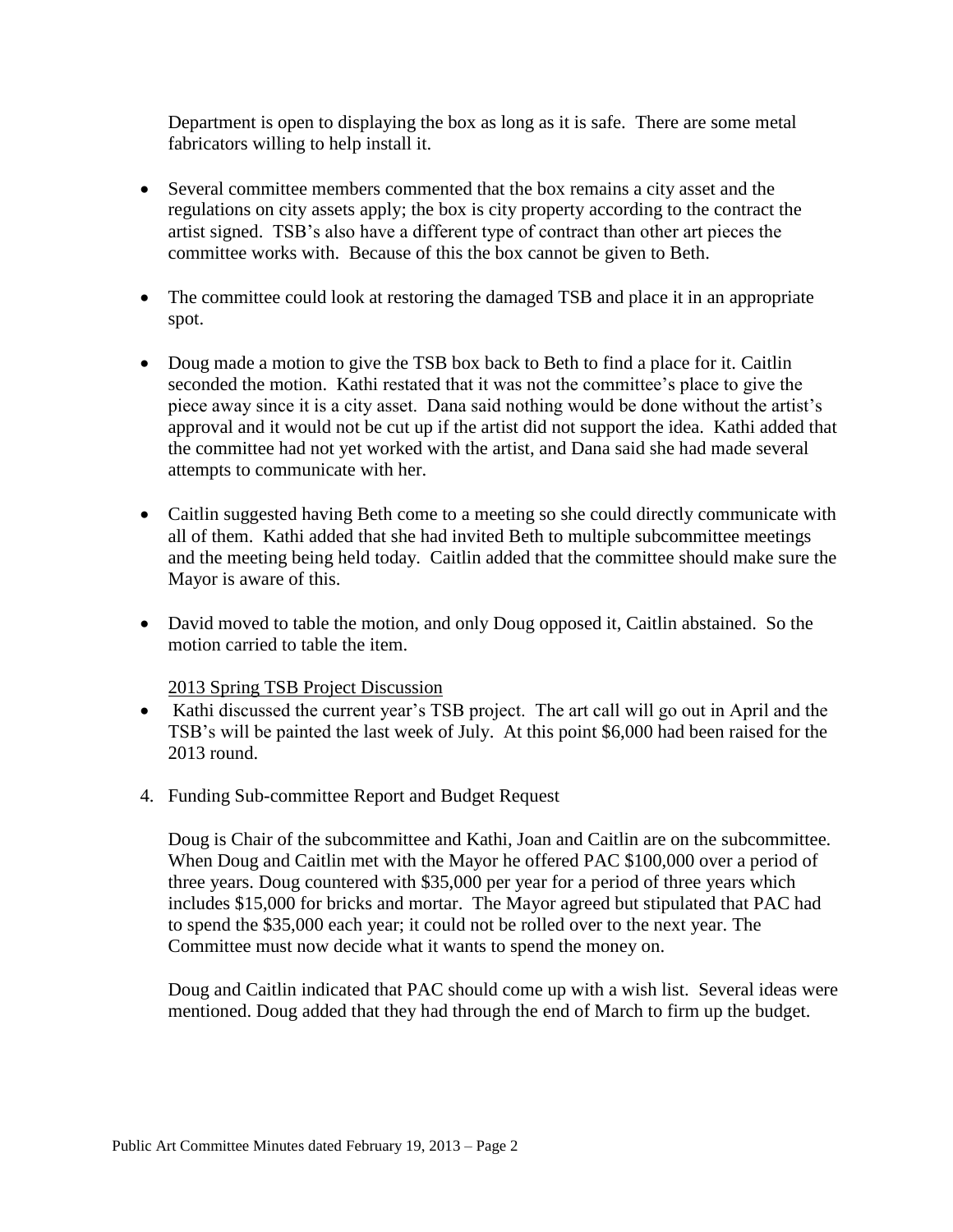5. Pineview Park Project –

Linda said she would have the draft plan for the next meeting. Jeff asked about Stanley Park. The project at the park would not be done, was the money available? Linda explained she would check into it. Caitlin added that there would be \$3,000 available from that project but it had to be used in the same neighborhood.

6. Missoulian Art Guide for Spring 2013 – Public Art Guide

Kathi stated that there were a limited amount of pages to fill and PAC had to be as inclusive as possible. Several members discussed various pieces that could be included. Joan asked if David, Linda, and Peter would be on a subcommittee to decide on what should go into the guide. Also Dave Strohmaier could be asked to write the editorial and the committee thought that was a great idea.

7. Ongoing Projects – Caitlin motioned to adjourn. 4:44 pm.